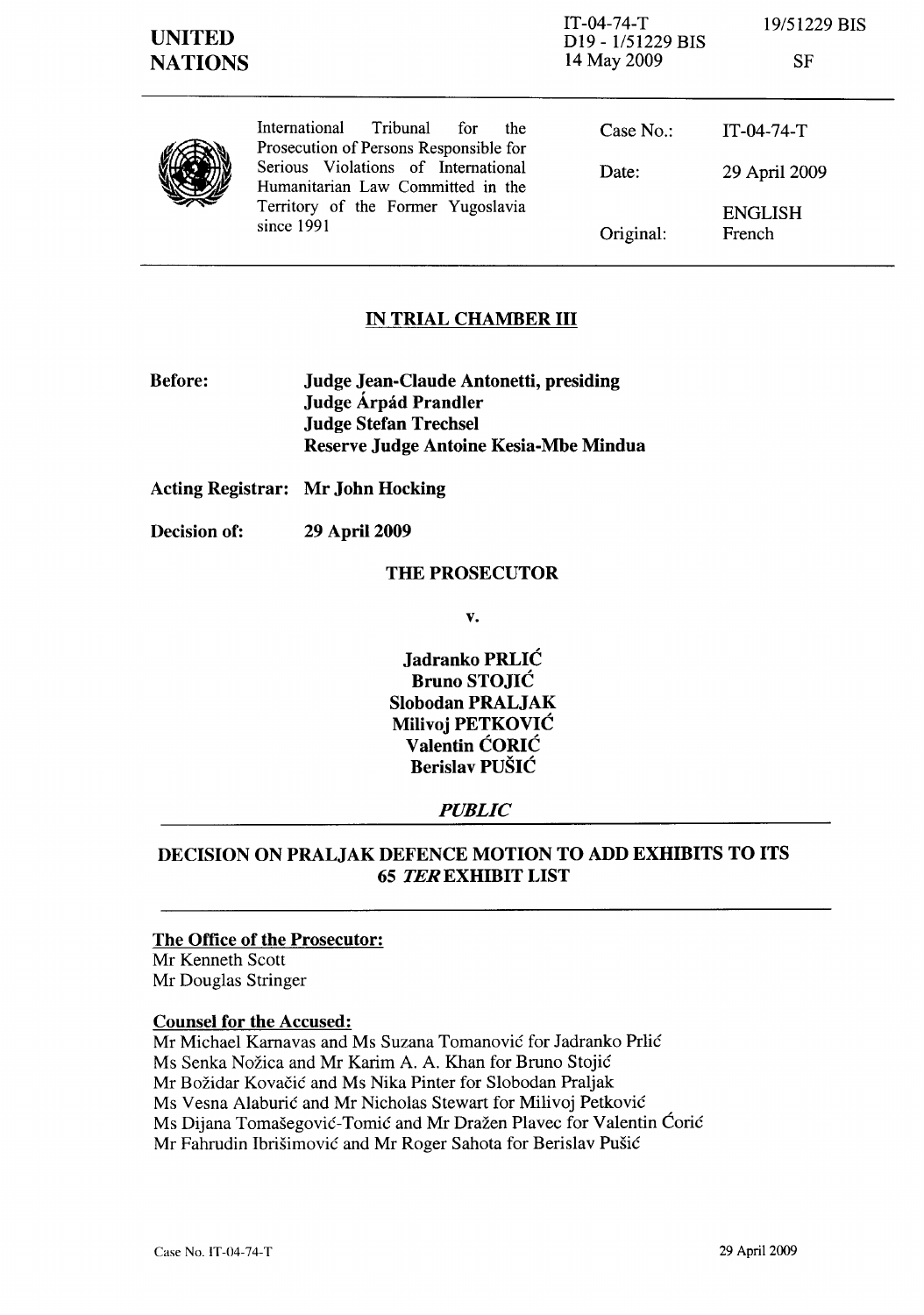**TRIAL CHAMBER III** ("Chamber") of the International Tribunal for the Prosecution of Persons Responsible for Serious Violations of International Humanitarian Law Committed in the Territory of the Former Yugoslavia since 1991 ("Tribunal"),

**SEIZED OF** "Slobodan Praljak's Motion to Add Exhibits to the Rule 65 ter (G) Exhibit List with Annexes", filed by Counsel for the Accused Slobodan Praljak ("Praljak Defence") on 3 April 2009 and accompanied by 4 annexes ("Motion"), in which the Praljak Defence requests that the Chamber allow it to add 253 documents, listed in the 4 annexe, to its exhibit list filed pursuant to Rule 65 ter of the Rules of Procedure and Evidence ("65 ter List"; "Rules"),

**NOTING** the "Prosecution Response to Slobodan Praljak's Motion to Add 253 Exhibits to the Rule  $65$  *ter* (G) Exhibit List", filed by the Office of the Prosecutor ("Prosecution") on 16 April 2009 ("Response"), in which the Prosecution objects to the Motion,

**NOTING** the Oral Reply of the Praljak Defence presented during the hearing on 20 April 2009 ("Reply") in which it responded to the arguments raised in part by the Prosecution in the Response. $<sup>1</sup>$ </sup>

**NOTING** the remarks from the Praljak Defence at the request of the Presiding Judge at the hearing of 23 April 2009 regarding the lack of translations for certain documents it requests be added to the  $65$  ter List,<sup>2</sup>

**CONSIDERING** that in support of the Motion, the Praljak Defence argues that the nine documents enclosed in Annex A that it seeks to add to the 65 ter List ("Critical Documents") are critical and indispensable for the presentation of its defence case,

**CONSIDERING** that the Praljak Defence argues that Exhibit 3D 02029 substantiates the alibi that the Praljak Defence set out in the Notice of Alibi; $3$  that Exhibit 3D01888 is a log book from the HVO Main Staff that allows to determine whether a document was properly handed over to it; that Exhibits P02071 and P 02075 show the HVO's

<sup>&</sup>lt;sup>1</sup> Hearing of 20 April 2009, Transcript in French ("T(F)"), p. 38868, line 18 to p. 38869, line 6.

<sup>&</sup>lt;sup>2</sup> Hearing of 23 April 2009, T(F), p. 39241, line 7 to line 25.

<sup>&</sup>lt;sup>1</sup> The Accused Praljak's Notice Regarding Defence of Alibi, 23 October 2007 ("Notice of Alibi").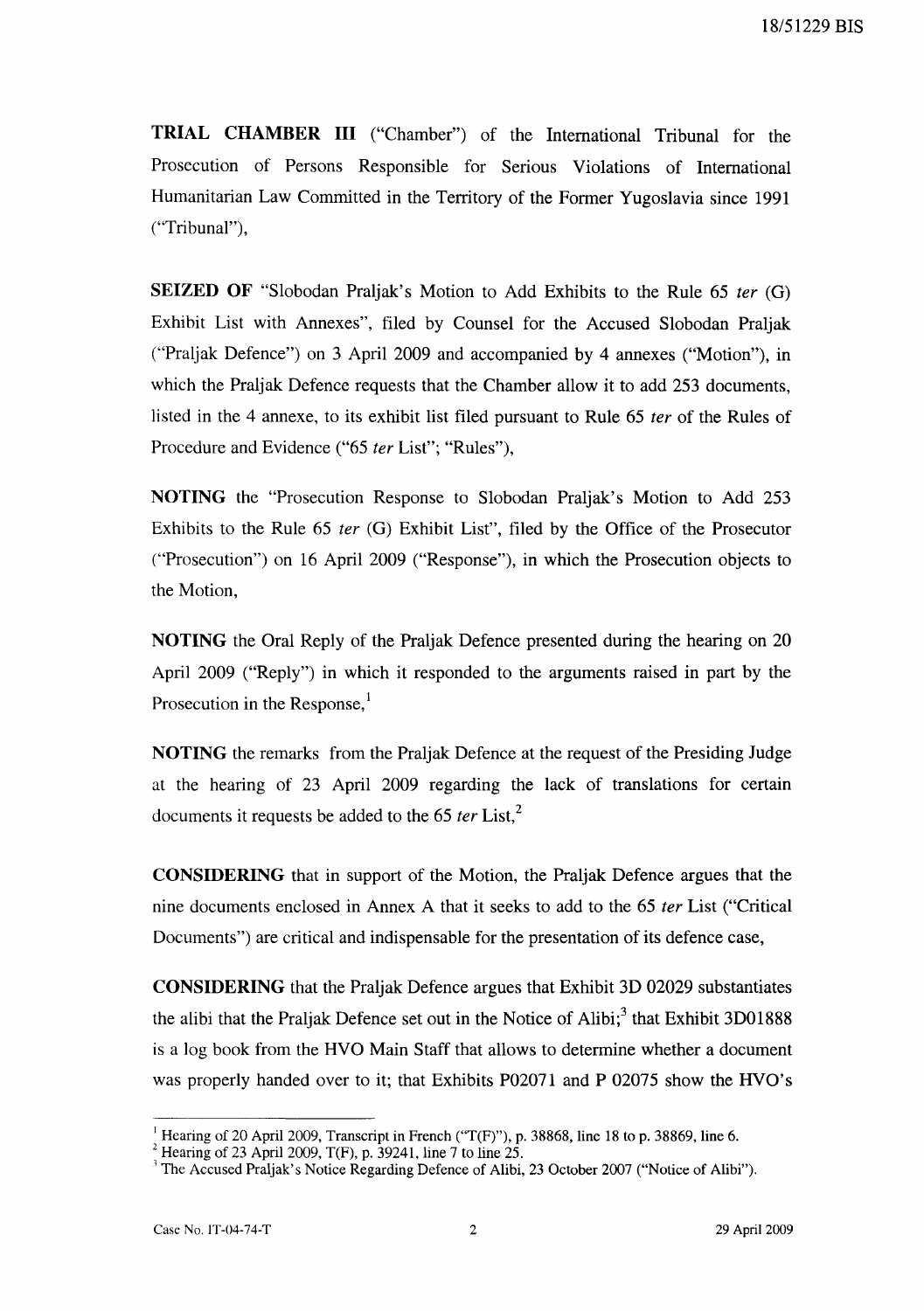efforts to protect the civilian population; that Exhibits 3D 02859, 3D 02860, 3D 01193 and 3D 02218 relate to the Accused Praljak's conduct, and that Exhibit 3D 03260 goes to prove that the theory of a joint criminal enterprise is erroneous because one of the participants, who is alleged to have participated in the joint criminal enterprise, had urged the United States to support the new democracies and demanded that the integrity of their borders be respected. $4$ 

CONSIDERING that in relation to the Critical Documents, the Praljak Defence acknowledges that they were in its possession prior to the filing of the 65 *ter* List but that, considering their importance, it requests the Chamber to exceptionally allow their addition to its  $65$  *ter* List,<sup>5</sup>

CONSIDERING that the Praljak Defence further argues that the documents in Annex B ("IPD Documents") are documents provided by the Information and Propaganda Service of the Ministry of Defence of the Republic of Croatia; that this service did not disclose the IPD Documents to it until 31 March 2008; that the IPD Documents are essential for the presentation of the Accused Praljak's case, insofar as they tend to show that the functions performed by the Accused Praljak at the Croatian Ministry of Defence were generally not connected to Bosnia and Herzegovina; that the Republic of Croatia neither controlled nor managed the HVQ and that an international armed conflict did not exist between the Republic of Croatia and Bosnia and Herzegovina,<sup>6</sup>

CONSIDERING that, in relation to the document in Annex C, the Praljak Defence explains that, following the conflict, numerous documents were lost; that this was the case for the Accused Praljak's ABiH ID Booklet, which the Praljak Defence did not receive from the Accused Praljak's family until 16 February 2009; that this booklet is essential for the presentation of the Accused Praljak's case as it contradicts the Prosecution's description of the relationship between the Accused Praljak and the ABiH and between the ABiH and the  $HVO<sub>1</sub><sup>7</sup>$ 

CONSIDERING that the Praljak Defence argues that the 13 documents in Annex D ("EDS Documents") are documents that were found amongst the thousands of

 $<sup>4</sup>$  Motion, paras. 9 to 17.</sup>

 $<sup>5</sup>$  Motion, paras. 18 and 19.</sup>

 $<sup>6</sup>$  Motion, paras. 3, 20 to 23.</sup>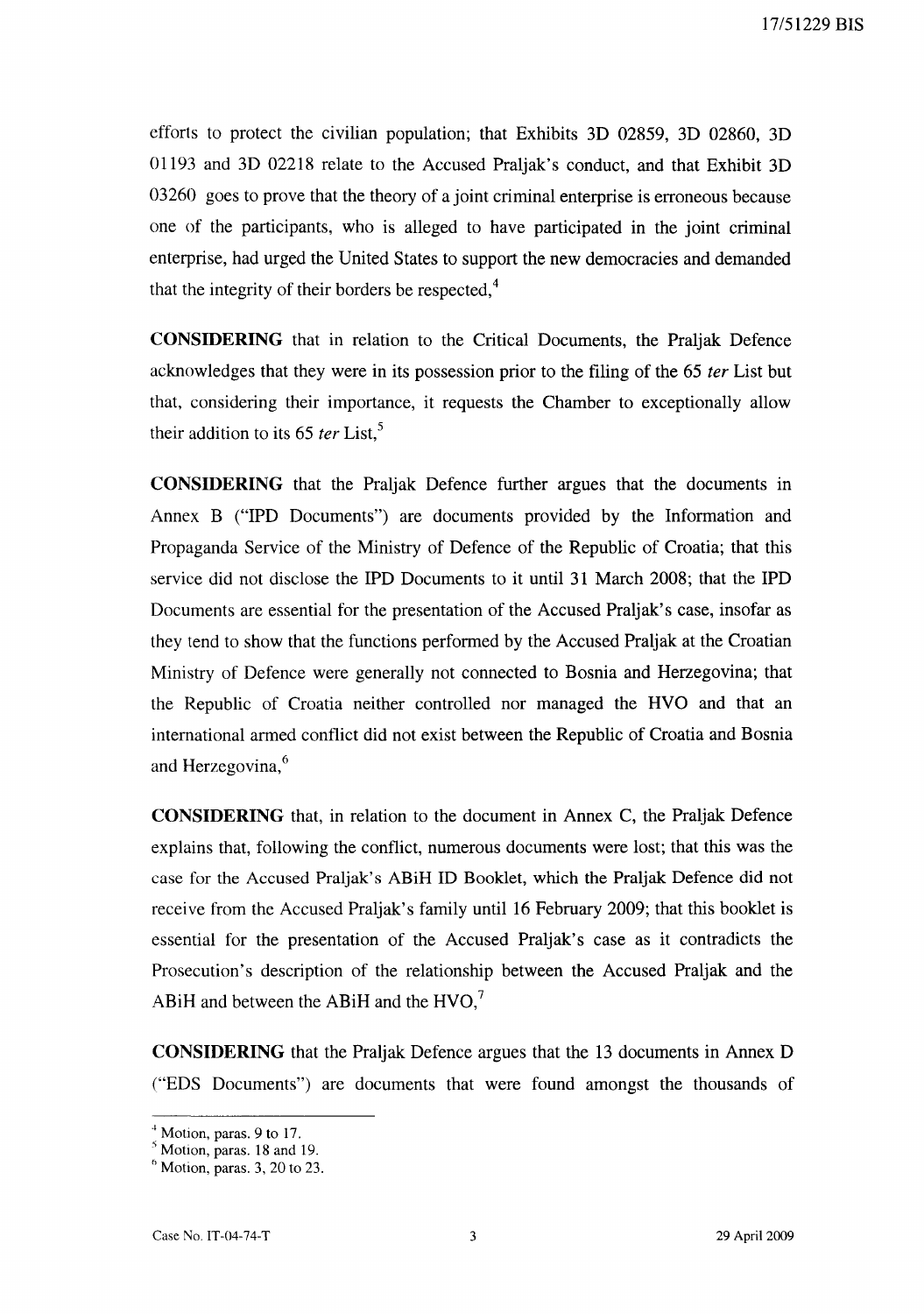documents available in the electronic disclosure system; that it had to review these thousands of documents as quickly as possible but that, due to its limited resources, it was unable to locate these 13 EDS Documents prior to filing its 65 ter List; that these EDS Documents are nevertheless essential for the presentation of the Accused Praljak's case insofar as they challenge the Prosecution's theory of "reverse ethnic cleansing",<sup>8</sup>

**CONSIDERING** that in its Response, the Prosecution argues that no compelling or exceptional circumstances justify such a late addition of documents to the 65  $ter$  List.<sup>9</sup>

**CONSIDERING** that in its Response, the Prosecution notes that the majority of the documents presented by the Praljak Defence are not available in e-court or are only available in BCS; that this unavailability severely prejudices the Prosecution, particularly considering the fact that the Accused Praljak is scheduled to begin his testimony in less than a month, $^{10}$ 

**CONSIDERING** that the Prosecution further argues that, considering the information provided in the Annexes, only 32 out of the 253 proposed documents might have some relevance and could be added to the 65  $ter$  List,<sup>11</sup>

**CONSIDERING** that the Prosecution clarifies in particular its position on the activities of the Accused Praljak within the Ministry of Defence of the Republic of Croatia, notably that it does not dispute that these activities were not solely linked to Bosnia and Herzegovina, and argues that presenting this many documents is a waste of time and resources,  $^{12}$ 

**CONSIDERING** that in its Reply, the Praljak Defence explains that the documents were mot available in the e-court system as the result of a technical error and announced that this technical error has been rectified,

**CONSIDERING** that at the hearing of 23 April 2009, the Praljak Defence announced that it was continuously uploading onto e-court the translations of the exhibits that it

 $<sup>7</sup>$  Motion, paras. 25 to 28.</sup>

 $<sup>8</sup>$  Motions, paras. 29 to 32.</sup>

*<sup>Y</sup>*Response, para. 2.

<sup>&</sup>lt;sup>10</sup> Response, paras. 3 to 6.

 $<sup>11</sup>$  Response, paras. 7 to 11.</sup>

<sup>&</sup>lt;sup>12</sup> Response, paras. 10 and 11.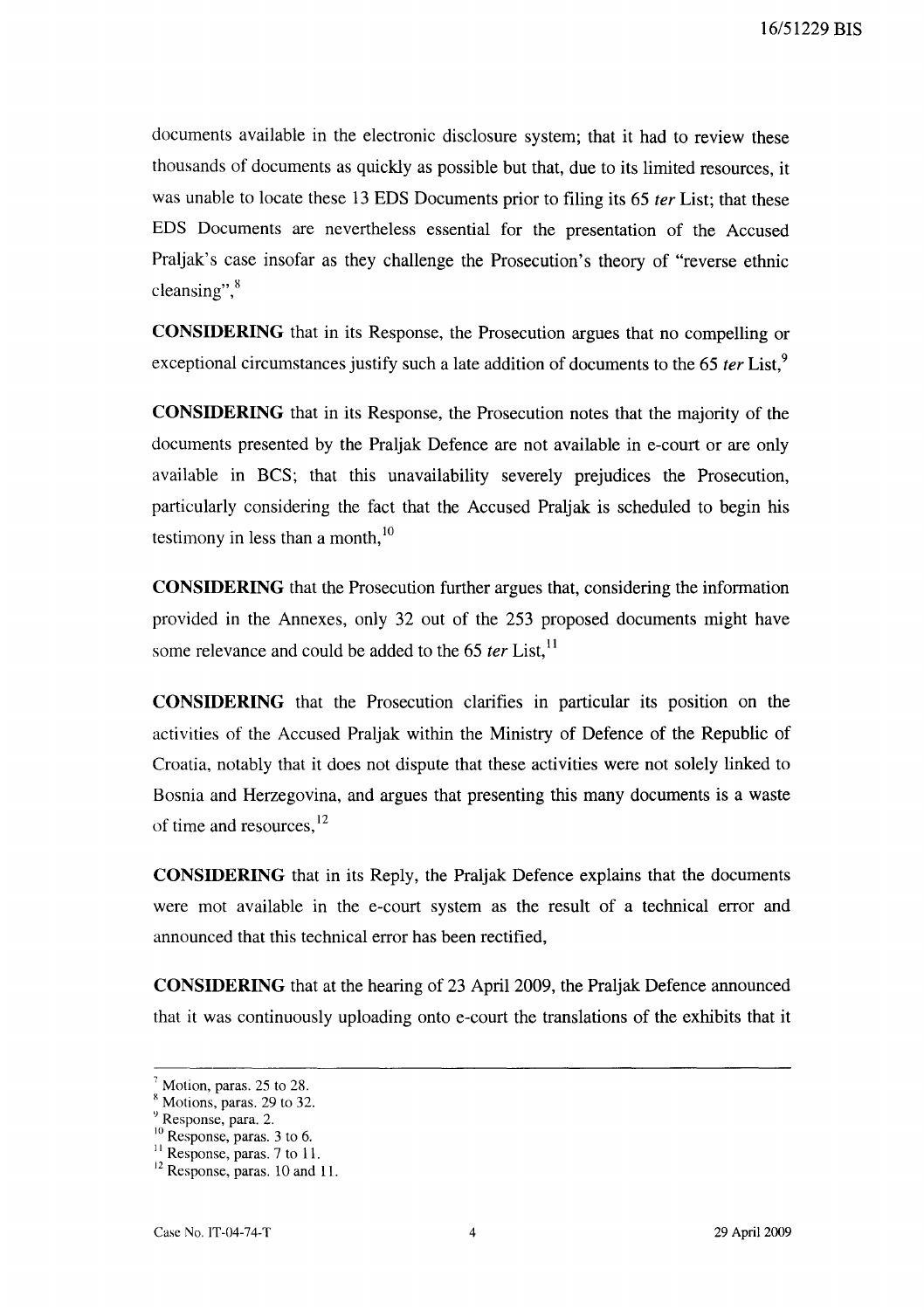was intending to present during the testimony of the Accused Praljak, and that it hoped to have this completed before the testimony began,

**CONSIDERING** that the Chamber recalls that in order to grant a motion to add exhibits to the 65 *fer* List, these exhibits must be disclosed to the Parties sufficiently in advance in view of their presentation to a witness in court so as not to inhibit their preparations for cross-examination,

**CONSIDERING** that the Chamber recalls the "Decision Adopting Guidelines for the Presentation of Defence Evidence", rendered on 24 April 2008, and particularly Guideline 8 that stipulates that in order to grant a motion to add exhibits to the 65 *fer*  List, the Parties in question must file a motion with the Chamber to add the exhibit(s) to the 65 *ter* (G) List, prior to the appearance of the witness to whom the exhibits will be shown, providing the reasons why the exhibit or exhibits are essential to the case and why the exhibit or exhibits were not on the list filed pursuant to rule 65 *ter* (G) of the Rules,

**CONSIDERING** that when dealing with a motion to add exhibits to a 65 *fer* list, the Chamber will always carry out a *prima facie* examination of the reliability, relevance and probative value of the documents before it,

**CONSIDERING** that, in relation to the Critical Documents, the Chamber notes that they are all in e-court and are *prima facie* reliable, relevant and have certain probative value, as they relate to the acts and conduct of the Accused Praljak but also the state of mind of certain members whose participation in the joint criminal enterprise is alleged in the Amended Indictment of **11** June 2008 ("Indictment"),

**CONSIDERING** that despite the lateness of the request and the very brief explanation by the Praljak Defence, the Chamber finds that it is in the interest of justice to exceptionally allow the addition of the Critical Documents to the Praljak Defence 65 *ter* List,

**CONSIDERING** that, in relation to the IPD Documents, the Chamber notes that they are 230 in number; that the majority of them have not been translated; that the **IPD**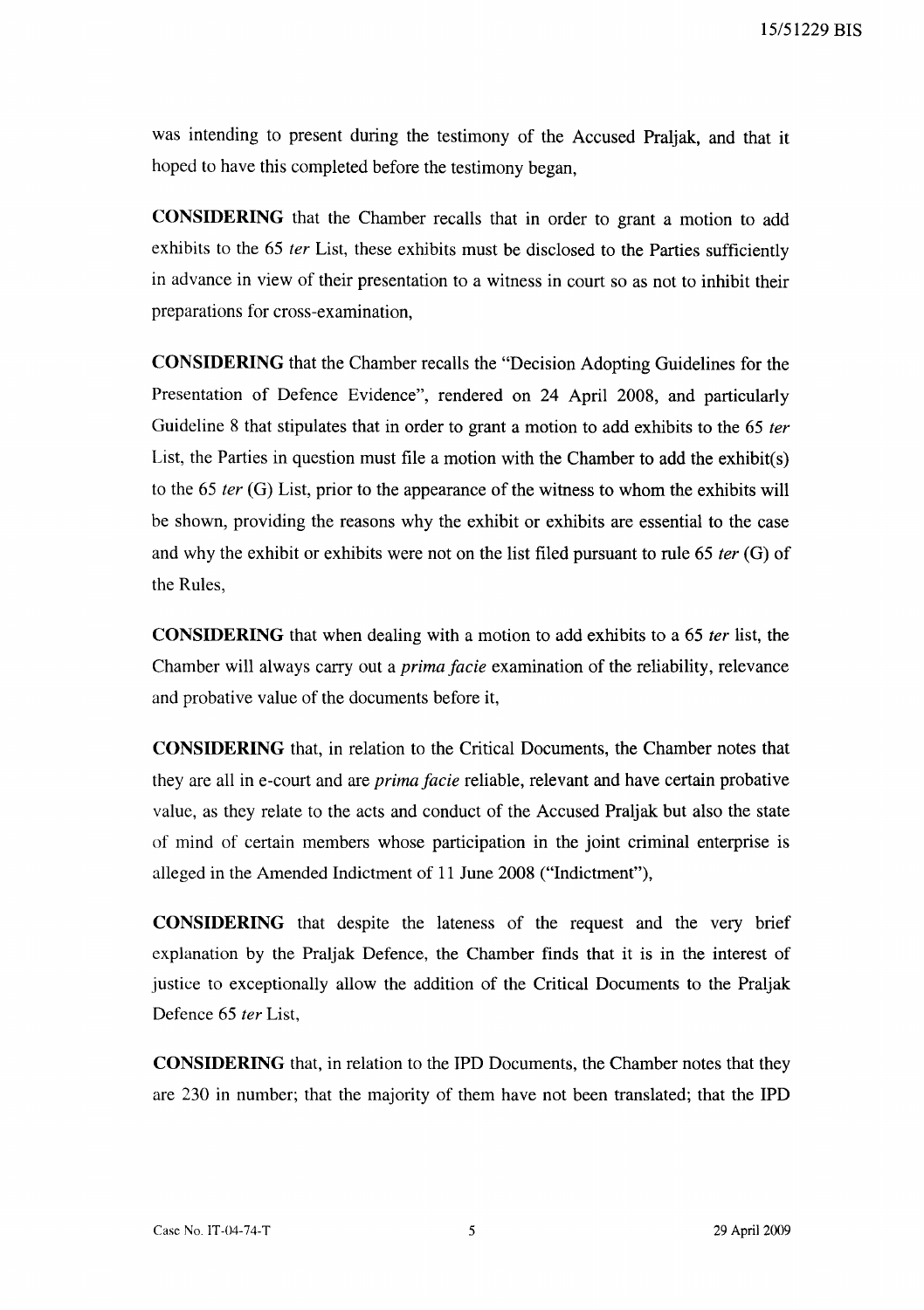Documents numbered 3D 03405 and 3D 0391<sup>13</sup> are not in e-court; that the Chamber is therefore not able to carry out a *prima facie* examination of the reliability, probative value and relevance of the IPD Documents for which no translation exists and for those bearing the numbers 3D 03405 and 3D 0391,

**CONSIDERING** that the Chamber further notes, as does the Prosecution, that, notwithstanding the absence of translations for the majority of the IPD Documents, and based on the information provided by the Praljak Defence in the Motion and in Annex B, the IPD Documents appear to be related to a subject that is not disputed by the Prosecution, namely that the functions carried out by the Accused Praljak within the Ministry of Defence of the Republic of Croatia did not imply that he concentrated solely on relations with Bosnia and Herzegovina,

**CONSIDERING** that the Chamber notes furthermore that, based on the information provided by the Praljak Defence in Annex B, nothing indicates that the IPD Documents relate to the existence of an international armed conflict,

**CONSIDERING** that, in view of the above, the Chamber decides not to allow any addition of IPD Documents to the Praljak Defence 65 *ter* List,

**CONSIDERING** that, in relation to the Accused Praljak's ABiH ID Booklet in Annex C to the Motion, the Chamber notes that the document is complete in e-court and that the Praljak Defence was unable to obtain it prior to filing its 65 *ter* List,

**CONSIDERING** that the Chamber further finds that this ID Booklet appears *prima facie* reliable, relevant and to have certain probative value since as it concerns the Accused Praljak's relationship with the ABiH, and it deems that it is in the interest of justice to exceptionally allow the addition of the Accused Praljak's ABiH ID Booklet to the Praljak Defence 65 *ter* List,

**CONSIDERING** that, in relation to the EDS Documents, the Chamber notes that, aside from the two documents numbered 3D 03500 and 3D 03501, the translations of the EDS Documents are not in e-court, and that the Chamber is therefore not able to carry out a *prima facie* examination of their reliability, probative value and relevance,

<sup>&</sup>lt;sup>13</sup> The Chamber notes that there is probably a number missing with respect to document 3D 0391.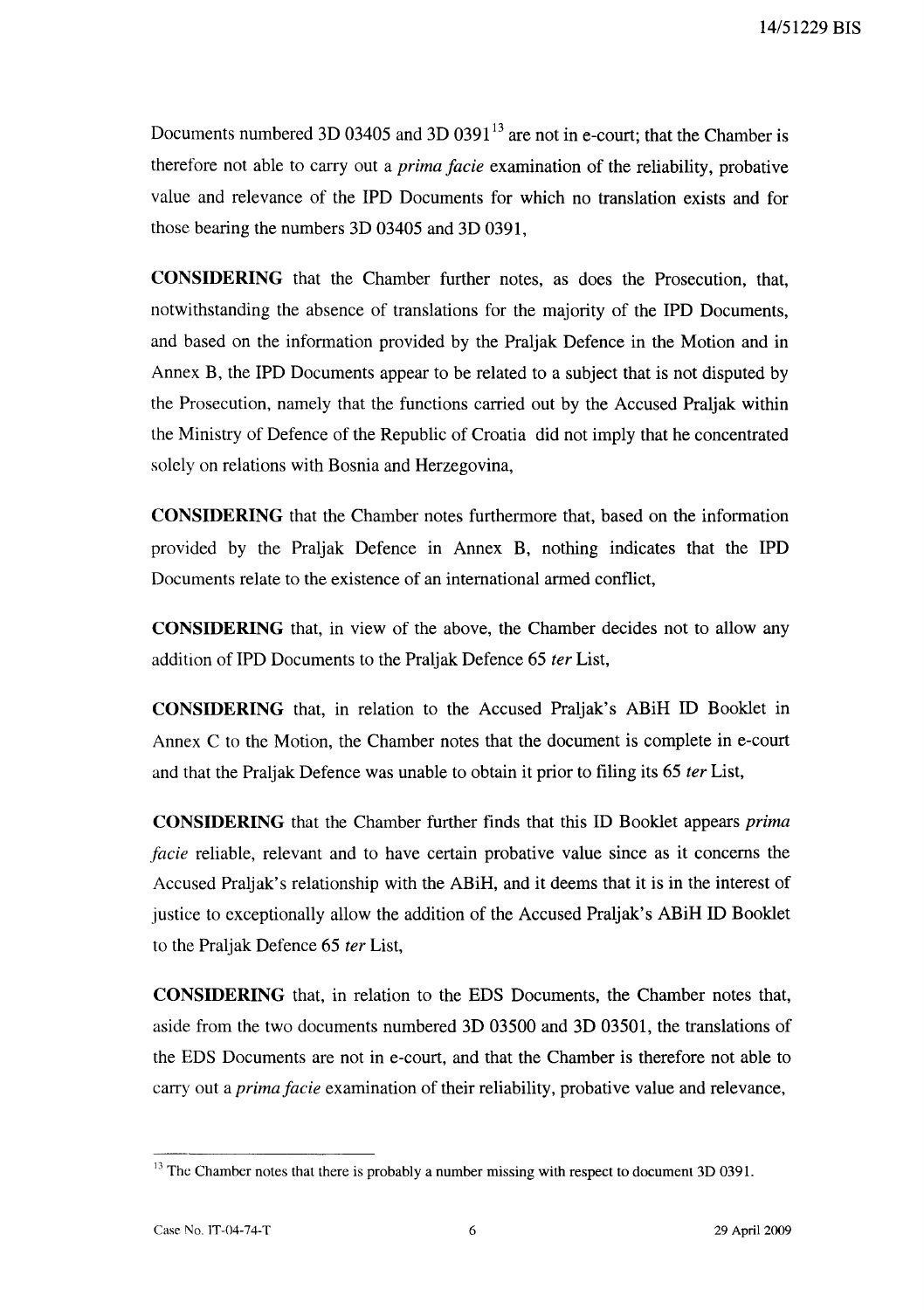**CONSIDERING** that, in relation to the EDS Documents numbered 3D 03500 and 3D 03501, the Chamber finds that they relate to a period of time subsequent to that covered by the crimes alleged in the Indictment and that the Chamber is not *prima facie* convinced that these EDS Documents offer a degree of relevance or probative value.

**CONSIDERING** furthermore that, notwithstanding the absence of translations of the other EDS Documents, and considering the information provided by the Praljak Defence in Annex D to the Motion, the Chamber notes that the EDS Documents numbered 3D 03498 and 3D 03502 also appear to concern a period subsequent to the Indictment and accordingly decides to deny the addition of the EDS Documents to the Praljak Defence 65 *ter* List,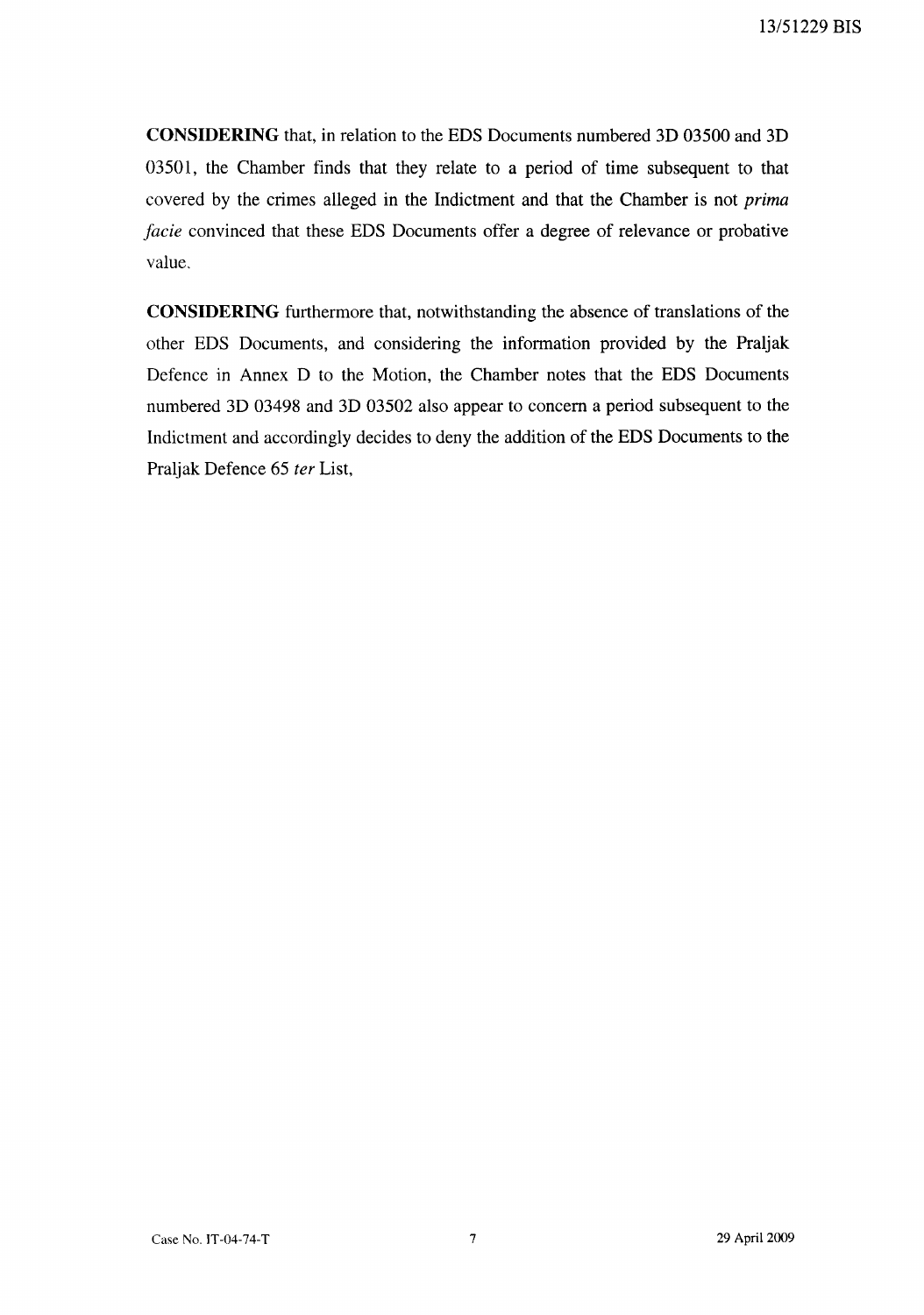## **FOR THE FOREGOING** REASONS,

**PURSUANT TO** Rule 65 *ter* of the Rules,

**PARTIALLY GRANTS** the Motion, and

**GRANTS** the addition of the Critical Documents and the Accused Praljak's ABiH ID Booklet to the Praljak Defence 65 *ter* List, as indicated in the annex attached to this decision,

**AND** 

**DENIES** the motion to add the other documents, for the reasons set out in the annex attached to this decision.

Done in English and in French, the French version being authoritative.

*Isignedl* 

Jean-Claude Antonetti Presiding Judge

Done this twenty-ninth day of April 2009 At The Hague The Netherlands

**[Seal of the Tribunal]**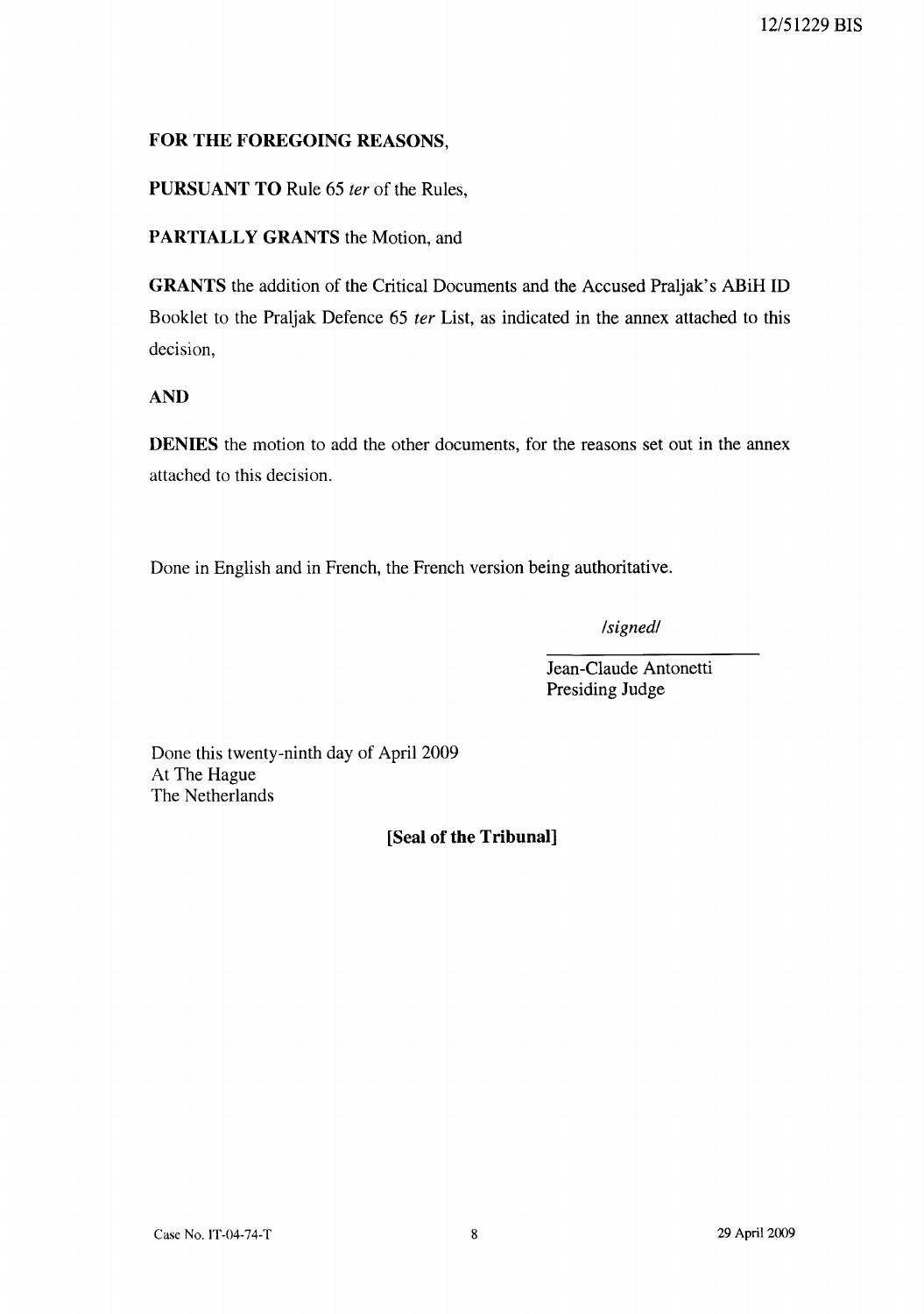# **Annex**

# **I. CRITICAL DOCUMENTS**

|                | <b>Exhibit Number</b> | <b>Addition to the Praljak Defence 65</b><br>ter List granted or denied |
|----------------|-----------------------|-------------------------------------------------------------------------|
|                | 3D02029               | Addition granted                                                        |
| $\overline{2}$ | 3D01888               | Addition granted                                                        |
| 3              | P02071                | Addition granted                                                        |
| $\overline{4}$ | P02075                | Addition granted                                                        |
| 5              | 3D02859               | Addition granted                                                        |
| 6              | 3D02860               | Addition granted                                                        |
| $\tau$         | 3D01193               | Addition granted                                                        |
| 8              | 3D02218               | Addition granted                                                        |
| $\mathbf Q$    | 3D03260               | Addition granted                                                        |

# **II. IPD DOCUMENTS**

|                | <b>Exhibit Number</b> | <b>Addition to the Praljak Defence 65</b><br>ter List granted or denied                                                    |
|----------------|-----------------------|----------------------------------------------------------------------------------------------------------------------------|
| 1              | 3D03274               | Addition denied (the Chamber does<br>not have a translation of the exhibit)                                                |
| $\overline{2}$ | 3D03275               | Addition denied (the Chamber does<br>not have a translation of the exhibit)                                                |
| 3              | 3D03276               | Addition denied (the Chamber does<br>not have a translation of the exhibit)                                                |
| $\overline{4}$ | 3D03277               | Addition denied (the Chamber does<br>not have a translation of the exhibit)                                                |
| 5              | 3D03282               | Addition denied (the Chamber does<br>not have a translation of the exhibit)                                                |
| 6              | 3D03290               | Addition denied (the Chamber does<br>not have a translation of the exhibit)                                                |
| 7              | 3D03292               | Addition denied (the Chamber does<br>not have a translation of the exhibit)                                                |
| 8              | 3D03298               | Addition denied (the Chamber does<br>not have a translation of the exhibit)                                                |
| 9              | 3D03328               | Addition denied (the Chamber does<br>not have a translation of the exhibit)                                                |
| 10             | 3D03408               | Addition denied (the Chamber does<br>not have a translation of the exhibit)                                                |
| 11             | 3D03411               | Addition denied (the Chamber is not<br>convinced that <i>prima facie</i> the exhibit<br>has probative value and relevance) |
| 12             | 3D03433               | Addition denied (the Chamber does<br>not have a translation of the exhibit)                                                |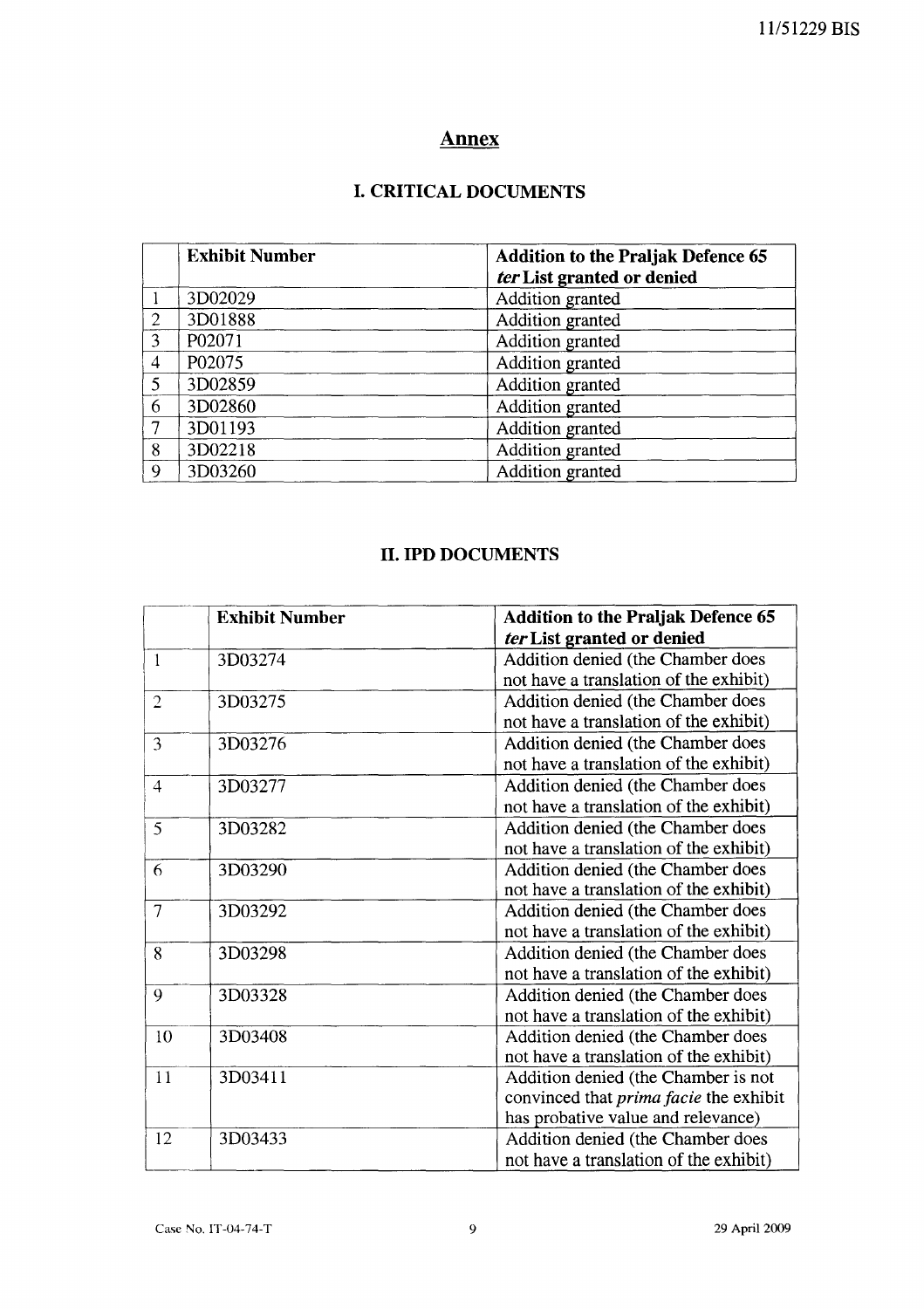| 13 | 3D03439 | Addition denied (the Chamber does                                           |
|----|---------|-----------------------------------------------------------------------------|
| 14 |         | not have a translation of the exhibit)                                      |
|    | 3D03443 | Addition denied (the Chamber does                                           |
| 15 |         | not have a translation of the exhibit)                                      |
|    | 3D03454 | Addition denied (the Chamber does                                           |
|    |         | not have a translation of the exhibit)                                      |
| 16 | 3D03455 | Addition denied (the Chamber does                                           |
| 17 |         | not have a translation of the exhibit)                                      |
|    | 3D03458 | Addition denied (the Chamber does<br>not have a translation of the exhibit) |
| 18 | 3D03473 | Addition denied (the Chamber does                                           |
|    |         | not have a translation of the exhibit)                                      |
| 19 | 3D03475 | Addition denied (the Chamber does                                           |
|    |         | not have a translation of the exhibit)                                      |
| 20 | 3D03477 | Addition denied (the Chamber does                                           |
|    |         | not have a translation of the exhibit)                                      |
| 21 | 3D03478 | Addition denied (the Chamber does                                           |
|    |         | not have a translation of the exhibit)                                      |
| 22 | 3D03479 | Addition denied (the Chamber does                                           |
|    |         | not have a translation of the exhibit)                                      |
| 23 | 3D03484 | Addition denied (the Chamber does                                           |
|    |         | not have a translation of the exhibit)                                      |
| 24 | 3D03512 | Addition denied (the Chamber does                                           |
|    |         | not have a translation of the exhibit)                                      |
|    |         |                                                                             |
| 25 | 3D03513 | Addition denied (the Chamber does<br>not have a translation of the exhibit) |
| 26 | 3D03273 | Addition denied (the Chamber does                                           |
|    |         | not have a translation of the exhibit)                                      |
| 27 | 3D03293 | Addition denied (the Chamber does                                           |
|    |         | not have a translation of the exhibit)                                      |
| 28 | 3D03364 | Addition denied (the Chamber does                                           |
|    |         | not have a translation of the exhibit)                                      |
| 29 | 3D03278 | Addition denied (the Chamber does                                           |
|    |         | not have a translation of the exhibit)                                      |
| 30 | 3D03279 | Addition denied (the Chamber does                                           |
|    |         | not have a translation of the exhibit)                                      |
| 31 | 3D03280 | Addition denied (the Chamber does                                           |
|    |         | not have a translation of the exhibit)                                      |
| 32 | 3D03281 | Addition denied (the Chamber does                                           |
|    |         | not have a translation of the exhibit)                                      |
| 33 | 3D03438 | Addition denied (the Chamber does                                           |
|    |         | not have a translation of the exhibit)                                      |
| 34 | 3D03437 | Addition denied (the Chamber does                                           |
|    |         | not have a translation of the exhibit)                                      |
| 35 | 3D03468 | Addition denied (the Chamber does                                           |
|    |         | not have a translation of the exhibit)                                      |
| 36 | 3D03288 | Addition denied (the Chamber does                                           |
|    |         | not have a translation of the exhibit)                                      |
| 37 | 3D03459 | Addition denied (the Chamber does                                           |
|    |         | not have a translation of the exhibit)                                      |
|    |         |                                                                             |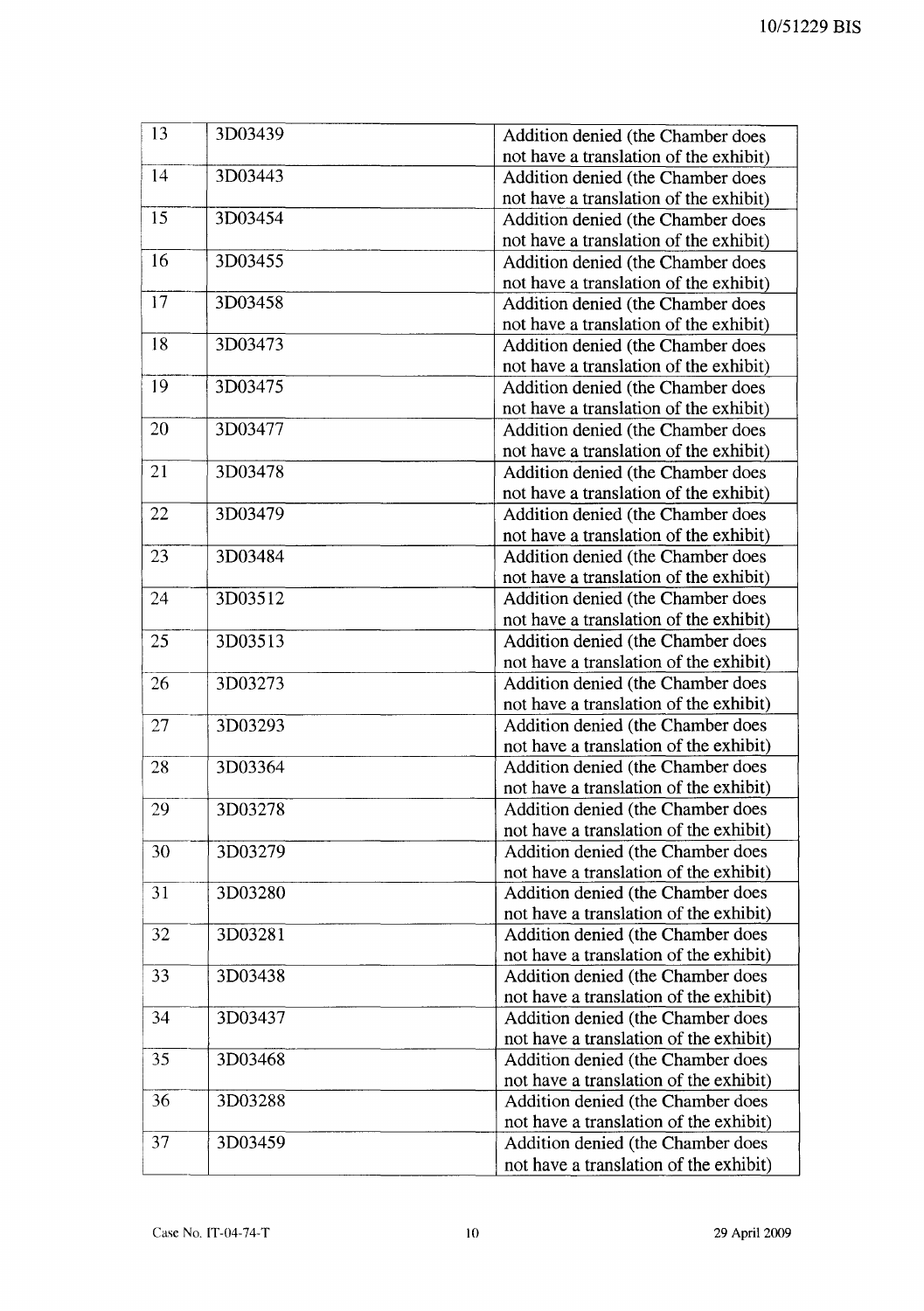| 38 | 3D03435 | Addition denied (the Chamber does      |
|----|---------|----------------------------------------|
|    |         | not have a translation of the exhibit) |
| 39 | 3D03436 | Addition denied (the Chamber does      |
|    |         | not have a translation of the exhibit) |
| 40 | 3D03471 | Addition denied (the Chamber does      |
|    |         | not have a translation of the exhibit) |
| 41 | 3D03441 | Addition denied (the Chamber does      |
|    |         | not have a translation of the exhibit) |
| 42 | 3D03373 | Addition denied (the Chamber does      |
|    |         | not have a translation of the exhibit) |
| 43 | 3D03283 | Addition denied (the Chamber does      |
|    |         | not have a translation of the exhibit) |
| 44 | 3D03434 | Addition denied (the Chamber does      |
|    |         | not have a translation of the exhibit) |
| 45 | 3D03289 | Addition denied (the Chamber does      |
|    |         | not have a translation of the exhibit) |
| 46 | 3D03449 | Addition denied (the Chamber does      |
|    |         | not have a translation of the exhibit) |
| 47 | 3D03285 | Addition denied (the Chamber does      |
|    |         | not have a translation of the exhibit) |
| 48 | 3D03287 | Addition denied (the Chamber does      |
|    |         | not have a translation of the exhibit) |
| 49 | 3D03453 | Addition denied (the Chamber does      |
|    |         | not have a translation of the exhibit) |
| 50 | 3D03284 | Addition denied (the Chamber does      |
|    |         | not have a translation of the exhibit) |
| 51 | 3D03299 | Addition denied (the Chamber does      |
|    |         | not have a translation of the exhibit) |
| 52 | 3D03432 | Addition denied (the Chamber does      |
|    |         | not have a translation of the exhibit) |
| 53 | 3D03291 | Addition denied (the Chamber does      |
|    |         | not have a translation of the exhibit) |
| 54 | 3D03445 | Addition denied (the Chamber does      |
|    |         | not have a translation of the exhibit) |
| 55 | 3D03444 | Addition denied (the Chamber does      |
|    |         | not have a translation of the exhibit) |
| 56 | 3D03472 | Addition denied (the Chamber does      |
|    |         | not have a translation of the exhibit) |
| 57 | 3D03294 | Addition denied (the Chamber does      |
|    |         | not have a translation of the exhibit) |
| 58 | 3D03451 | Addition denied (the Chamber does      |
|    |         | not have a translation of the exhibit) |
| 59 | 3D03480 | Addition denied (the Chamber does      |
|    |         | not have a translation of the exhibit) |
| 60 | 3D03481 | Addition denied (the Chamber does      |
|    |         | not have a translation of the exhibit) |
| 61 | 3D03442 | Addition denied (the Chamber does      |
|    |         | not have a translation of the exhibit) |
| 62 | 3D03300 | Addition denied (the Chamber does      |
|    |         | not have a translation of the exhibit) |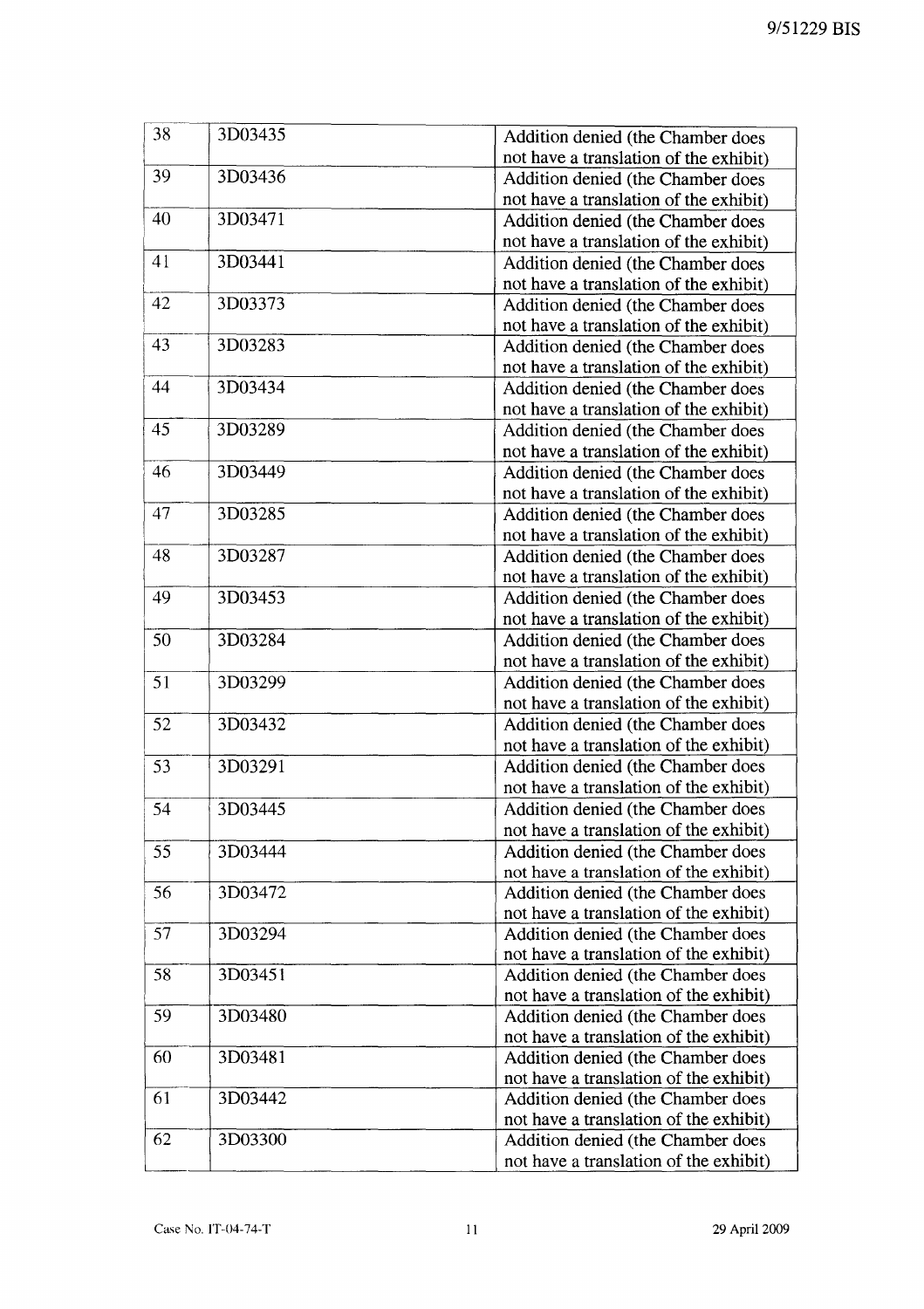| 63 | 3D03476 | Addition denied (the Chamber does      |
|----|---------|----------------------------------------|
|    |         | not have a translation of the exhibit) |
| 64 | 3D03295 | Addition denied (the Chamber does      |
|    |         | not have a translation of the exhibit) |
| 65 | 3D03301 | Addition denied (the Chamber does      |
|    |         | not have a translation of the exhibit) |
| 66 | 3D03296 | Addition denied (the Chamber does      |
|    |         | not have a translation of the exhibit) |
| 67 | 3D03297 | Addition denied (the Chamber does      |
|    |         | not have a translation of the exhibit) |
| 68 | 3D03302 | Addition denied (the Chamber does      |
|    |         | not have a translation of the exhibit) |
| 69 | 3D03303 | Addition denied (the Chamber does      |
|    |         | not have a translation of the exhibit) |
| 70 | 3D03286 | Addition denied (the Chamber does      |
|    |         | not have a translation of the exhibit) |
| 71 | 3D03474 | Addition denied (the Chamber does      |
|    |         | not have a translation of the exhibit) |
| 72 | 3D03307 | Addition denied (the Chamber does      |
|    |         | not have a translation of the exhibit) |
| 73 | 3D03308 | Addition denied (the Chamber does      |
|    |         | not have a translation of the exhibit) |
| 74 | 3D03452 | Addition denied (the Chamber does      |
|    |         | not have a translation of the exhibit) |
| 75 | 3D03306 | Addition denied (the Chamber does      |
|    |         | not have a translation of the exhibit) |
| 76 | 3D03309 | Addition denied (the Chamber does      |
|    |         | not have a translation of the exhibit) |
| 77 | 3D03482 | Addition denied (the Chamber does      |
|    |         | not have a translation of the exhibit) |
| 78 | 3D03304 | Addition denied (the Chamber does      |
|    |         | not have a translation of the exhibit) |
| 79 | 3D03305 | Addition denied (the Chamber does      |
|    |         | not have a translation of the exhibit) |
| 80 | 3D03310 | Addition denied (the Chamber does      |
|    |         | not have a translation of the exhibit) |
| 81 | 3D03505 | Addition denied (the Chamber does      |
|    |         | not have a translation of the exhibit) |
| 82 | 3D03311 | Addition denied (the Chamber does      |
|    |         | not have a translation of the exhibit) |
| 83 | 3D03312 | Addition denied (the Chamber does      |
|    |         | not have a translation of the exhibit) |
| 84 | 3D03507 | Addition denied (The Chamber does      |
|    |         | not have a translation of the exhibit  |
|    |         | and the Praljak Defence has not        |
|    |         | provided sufficient reasons why the    |
|    |         | exhibit is essential to the case)      |
| 85 | 3D03450 | Addition denied (the Chamber does      |
|    |         | not have a translation of the exhibit) |
| 86 | 3D03440 | Addition denied (the Chamber does      |
|    |         |                                        |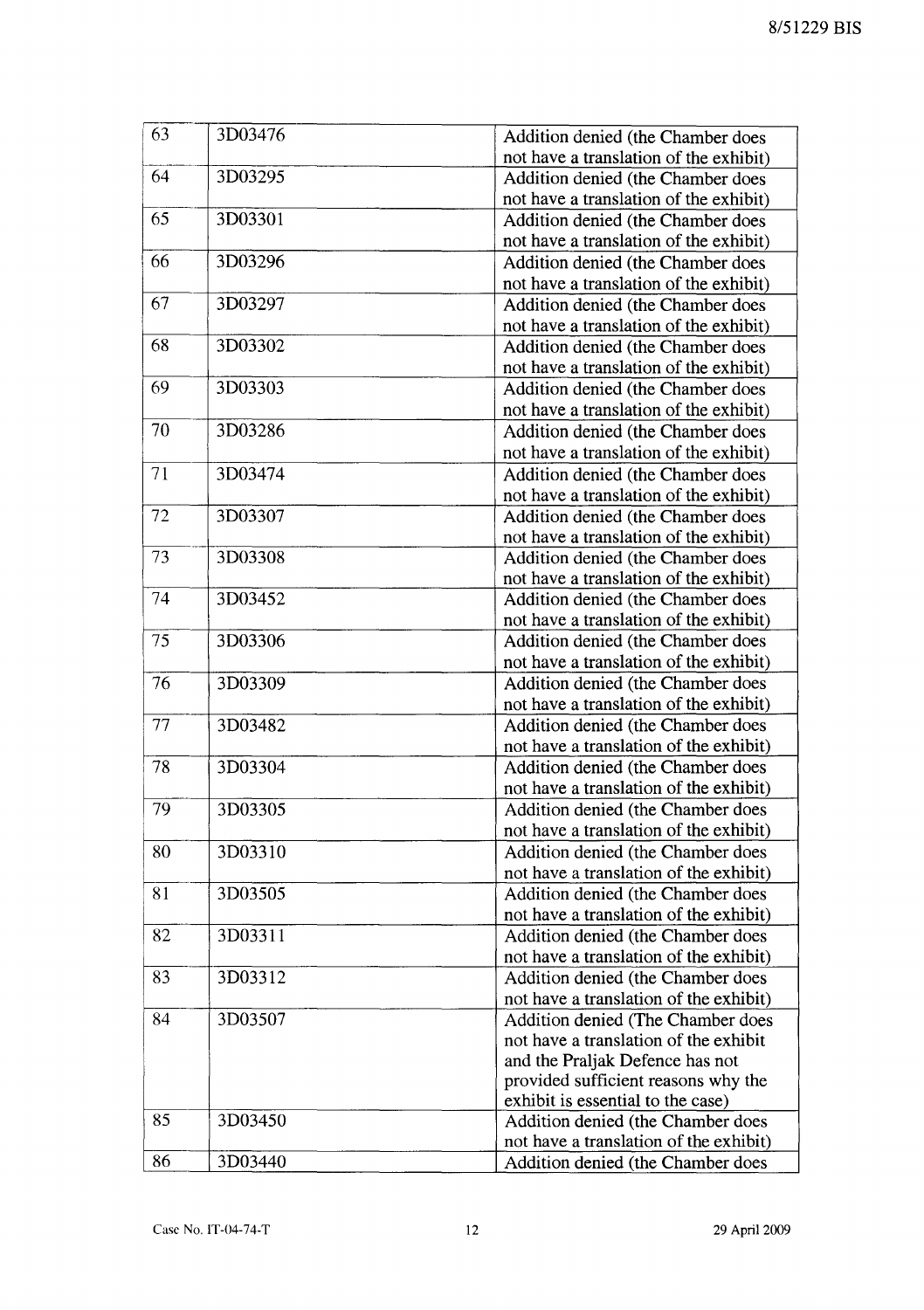|     |         | not have a translation of the exhibit) |
|-----|---------|----------------------------------------|
| 87  | 3D03485 | Addition denied (the Chamber does      |
|     |         | not have a translation of the exhibit) |
| 88  | 3D03488 | Addition denied (the Chamber does      |
|     |         | not have a translation of the exhibit) |
| 89  | 3D03508 | Addition denied (the Chamber does      |
|     |         | not have a translation of the exhibit) |
| 90  | 3D03509 | Addition denied (the Chamber does      |
|     |         | not have a translation of the exhibit) |
| 91  | 3D03313 | Addition denied (the Chamber does      |
|     |         | not have a translation of the exhibit) |
| 92  | 3D03456 | Addition denied (the Chamber does      |
|     |         | not have a translation of the exhibit) |
| 93  | 3D03457 | Addition denied (the Chamber does      |
|     |         | not have a translation of the exhibit) |
| 94  | 3D03314 | Addition denied (the Chamber does      |
|     |         | not have a translation of the exhibit) |
| 95  | 3D03487 | Addition denied (the Chamber does      |
|     |         | not have a translation of the exhibit) |
| 96  | 3D03448 | Addition denied (the Chamber does      |
|     |         | not have a translation of the exhibit) |
| 97  | 3D03486 | Addition denied (the Chamber does      |
|     |         | not have a translation of the exhibit) |
| 98  | 3D03315 | Addition denied (the Chamber does      |
|     |         | not have a translation of the exhibit) |
| 99  | 3D03316 | Addition denied (the Chamber does      |
|     |         | not have a translation of the exhibit) |
| 100 | 3D03317 | Addition denied (the Chamber does      |
|     |         | not have a translation of the exhibit) |
| 101 | 3D03318 | Addition denied (the Chamber does      |
|     |         | not have a translation of the exhibit) |
| 102 | 3D03319 | Addition denied (the Chamber does      |
|     |         | not have a translation of the exhibit) |
| 103 | 3D03447 | Addition denied (the Chamber does      |
|     |         | not have a translation of the exhibit) |
| 104 | 3D03320 | Addition denied (the Chamber does      |
|     |         | not have a translation of the exhibit) |
| 105 | 3D03321 | Addition denied (the Chamber does      |
|     |         | not have a translation of the exhibit) |
| 106 | 3D03327 | Addition denied (the Chamber does      |
|     |         | not have a translation of the exhibit) |
| 107 | 3D03491 | Addition denied (the Chamber does      |
|     |         | not have a translation of the exhibit) |
| 108 | 3D03446 | Addition denied (the Chamber does      |
|     |         | not have a translation of the exhibit) |
| 109 | 3D03322 | Addition denied (the Chamber does      |
|     |         | not have a translation of the exhibit) |
| 110 | 3D03324 | Addition denied (the Chamber does      |
|     |         | not have a translation of the exhibit) |
| 111 | 3D03506 | Addition denied (the Chamber does      |
|     |         |                                        |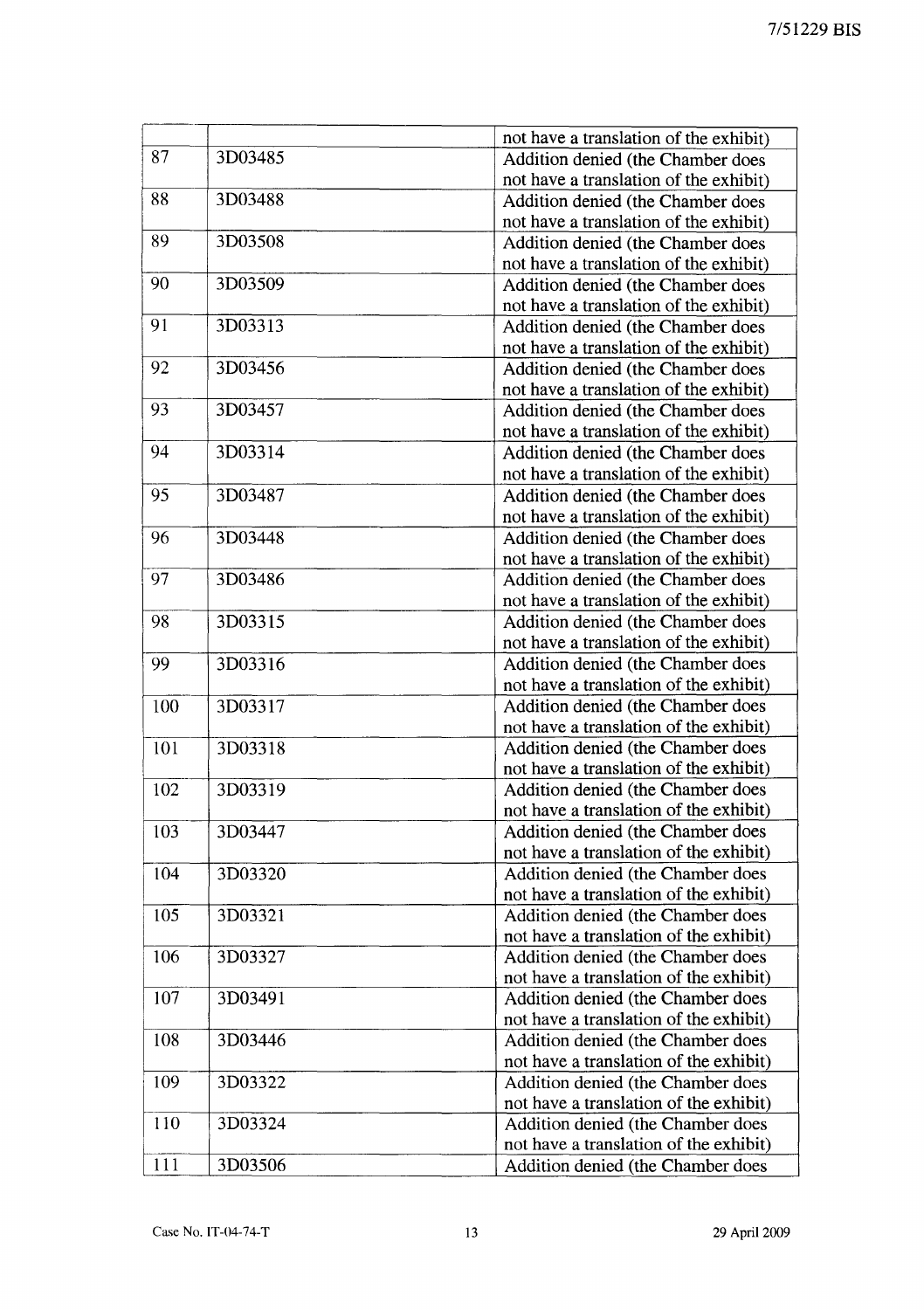|     |         | not have a translation of the exhibit)        |
|-----|---------|-----------------------------------------------|
| 112 | 3D03266 | Addition denied (the Chamber is not           |
|     |         | convinced that <i>prima facie</i> the exhibit |
|     |         | has probative value and relevance)            |
| 113 | 3D03323 | Addition denied (the Chamber does             |
|     |         | not have a translation of the exhibit)        |
| 114 | 3D03325 | Addition denied (the Chamber does             |
|     |         | not have a translation of the exhibit)        |
| 115 | 3D03326 | Addition denied (the Chamber does             |
|     |         | not have a translation of the exhibit)        |
| 116 | 3D03331 | Addition denied (the Chamber does             |
|     |         | not have a translation of the exhibit)        |
| 117 | 3D03332 | Addition denied (the Chamber does             |
|     |         | not have a translation of the exhibit)        |
| 118 | 3D03330 | Addition denied (the Chamber does             |
|     |         | not have a translation of the exhibit)        |
| 119 | 3D03333 | Addition denied (the Chamber does             |
|     |         | not have a translation of the exhibit)        |
| 120 | 3D03336 | Addition denied (the Chamber does             |
|     |         | not have a translation of the exhibit)        |
| 121 | 3D03337 | Addition denied (the Chamber does             |
|     |         | not have a translation of the exhibit)        |
| 123 | 3D03338 | Addition denied (the Chamber does             |
|     |         | not have a translation of the exhibit)        |
| 124 | 3D03329 | Addition denied (the Chamber does             |
|     |         | not have a translation of the exhibit)        |
| 125 | 3D03335 | Addition denied (the Chamber does             |
|     |         | not have a translation of the exhibit)        |
| 126 | 3D03339 | Addition denied (the Chamber does             |
|     |         | not have a translation of the exhibit)        |
| 127 | 3D03340 | Addition denied (the Chamber does             |
|     |         | not have a translation of the exhibit)        |
| 128 | 3D03343 | Addition denied (the Chamber does             |
|     |         | not have a translation of the exhibit)        |
| 129 | 3D03341 | Addition denied (the Chamber does             |
|     |         | not have a translation of the exhibit)        |
| 130 | 3D03342 | Addition denied (the Chamber does             |
|     |         | not have a translation of the exhibit)        |
| 131 | 3D03342 | Addition denied (the Chamber does             |
|     |         | not have a translation of the exhibit)        |
| 132 | 3D03395 | Addition denied (the Chamber does             |
|     |         | not have a translation of the exhibit)        |
| 133 | 3D03349 | Addition denied (the Chamber does             |
|     |         | not have a translation of the exhibit)        |
| 134 | 3D03350 | Addition denied (the Chamber does             |
|     |         | not have a translation of the exhibit)        |
| 135 | 3D03351 | Addition denied (the Chamber does             |
|     |         | not have a translation of the exhibit)        |
| 136 | 3D03353 | Addition denied (the Chamber does             |
|     |         | not have a translation of the exhibit)        |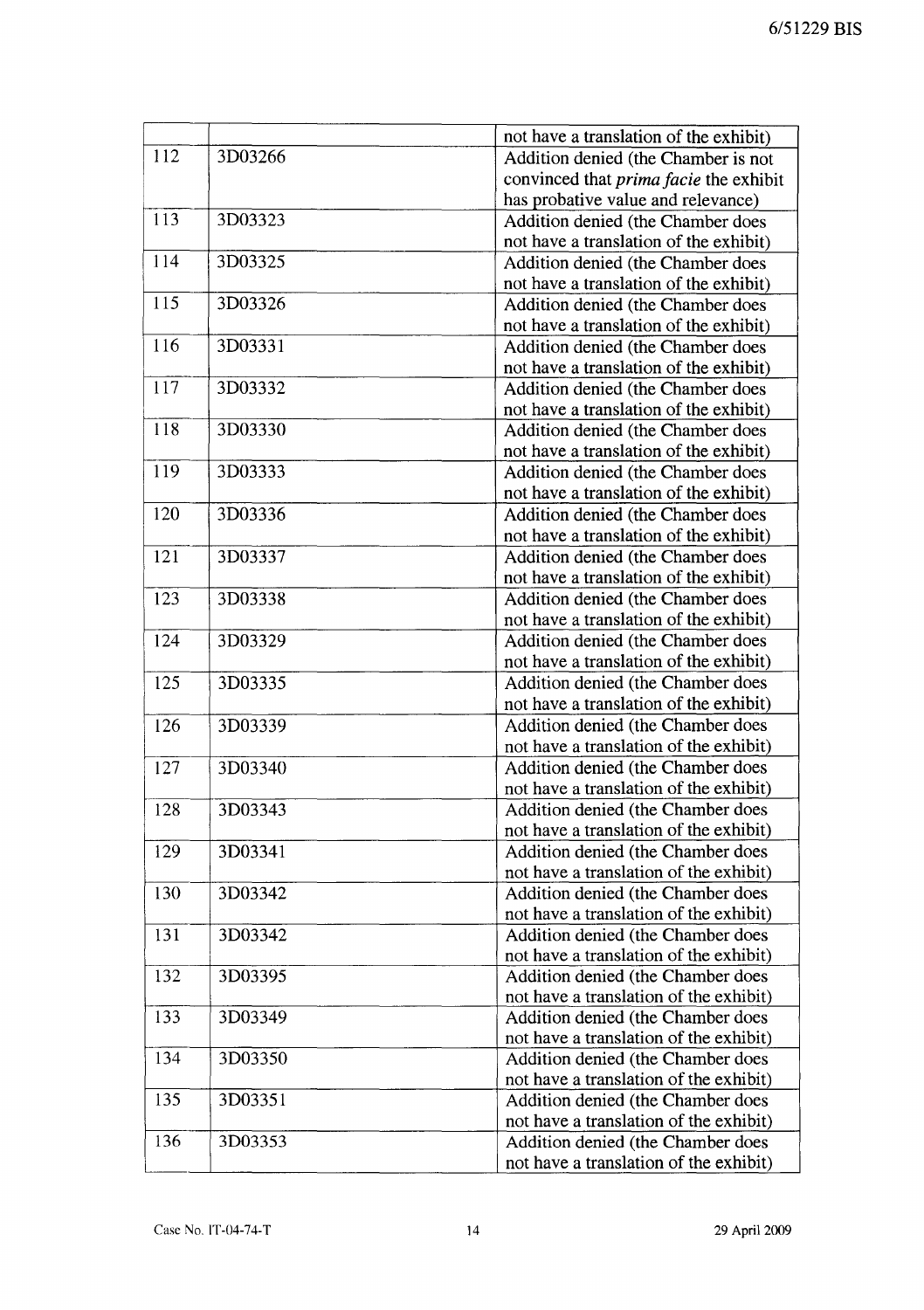| 137 | 3D03354 | Addition denied (the Chamber does                                           |
|-----|---------|-----------------------------------------------------------------------------|
|     |         | not have a translation of the exhibit)                                      |
| 138 | 3D03352 | Addition denied (the Chamber does                                           |
|     |         | not have a translation of the exhibit)                                      |
| 139 | 3D03346 | Addition denied (the Chamber does                                           |
|     |         | not have a translation of the exhibit)                                      |
| 140 | 3D03347 | Addition denied (the Chamber does                                           |
|     |         | not have a translation of the exhibit)                                      |
| 141 | 3D03348 | Addition denied (the Chamber does                                           |
|     |         | not have a translation of the exhibit)                                      |
| 142 | 3D03355 | Addition denied (the Chamber does                                           |
|     |         | not have a translation of the exhibit)                                      |
| 143 | 3D03361 | Addition denied (the Chamber does                                           |
|     |         | not have a translation of the exhibit)                                      |
| 144 | 3D03414 | Addition denied (the Chamber does                                           |
|     |         | not have a translation of the exhibit)                                      |
| 145 | 3D03356 | Addition denied (the Chamber does                                           |
|     |         | not have a translation of the exhibit)                                      |
| 146 | 3D03357 | Addition denied (the Chamber does                                           |
|     |         | not have a translation of the exhibit)                                      |
| 147 | 3D03358 | Addition denied (the Chamber does                                           |
|     |         | not have a translation of the exhibit)                                      |
| 148 | 3D03359 | Addition denied (the Chamber does                                           |
|     |         | not have a translation of the exhibit)                                      |
| 149 | 3D03489 | Addition denied (the Chamber does                                           |
|     |         | not have a translation of the exhibit)                                      |
| 150 | 3D03362 | Addition denied (the Chamber does                                           |
|     |         | not have a translation of the exhibit)                                      |
| 151 | 3D03360 | Addition denied (the Chamber does                                           |
|     |         | not have a translation of the exhibit)                                      |
| 152 | 3D03406 | Addition denied (the Chamber does                                           |
|     |         | not have a translation of the exhibit)                                      |
| 153 | 3D03417 | Addition denied (the Chamber does                                           |
|     |         | not have a translation of the exhibit)                                      |
| 154 | 3D03415 | Addition denied (the Chamber does                                           |
|     |         | not have a translation of the exhibit)                                      |
| 155 | 3D03416 | Addition denied (the Chamber does                                           |
|     |         | not have a translation of the exhibit)                                      |
| 156 | 3D03413 | Addition denied (The Chamber does                                           |
|     |         | not have a translation of the exhibit                                       |
|     |         | and the Praljak Defence has not                                             |
|     |         | provided sufficient reasons why the                                         |
|     |         | exhibit is essential to the case)                                           |
| 157 | 3D03344 | Addition denied (the Chamber does                                           |
| 158 |         | not have a translation of the exhibit)                                      |
|     | 3D03345 | Addition denied (the Chamber does                                           |
| 159 | 3D03412 | not have a translation of the exhibit)                                      |
|     |         | Addition denied (the Chamber does<br>not have a translation of the exhibit) |
| 160 | 3D03404 | Addition denied (the Chamber does                                           |
|     |         |                                                                             |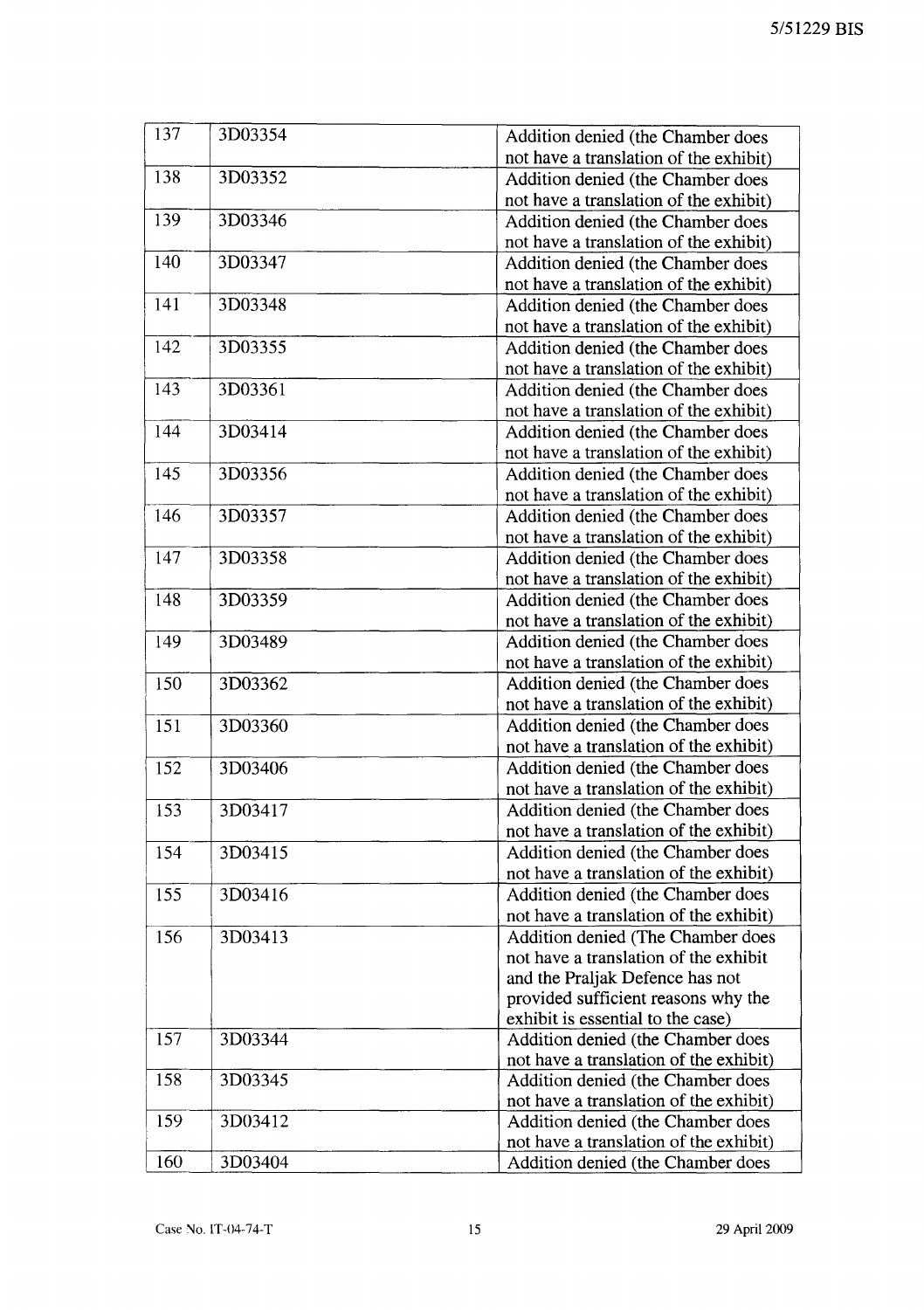|     |         | not have a translation of the exhibit)  |
|-----|---------|-----------------------------------------|
| 161 | 3D03363 | Addition denied (the Chamber does       |
|     |         | not have a translation of the exhibit)  |
| 162 | 3D03410 | Addition denied (the Chamber does       |
|     |         | not have a translation of the exhibit)  |
| 163 | 3D03409 | Addition denied (the Chamber does       |
|     |         | not have a translation of the exhibit)  |
| 164 | 3D03407 | Addition denied (the Chamber does       |
|     |         | not have a translation of the exhibit)  |
| 165 | 3D03400 | Addition denied (the Chamber does       |
|     |         | not have a translation of the exhibit)  |
| 166 | 3D03401 | Addition denied (the Chamber does       |
|     |         | not have a translation of the exhibit)  |
| 167 | 3D03365 | Addition denied (the Chamber does       |
|     |         | not have a translation of the exhibit)  |
| 168 | 3D03405 | Addition denied (The Chamber does       |
|     |         | not have either the original exhibit or |
|     |         | a translation)                          |
| 169 | 3D03469 | Addition denied (the Chamber does       |
|     |         | not have a translation of the exhibit)  |
| 170 | 3D03403 | Addition denied (the Chamber does       |
|     |         | not have a translation of the exhibit)  |
| 171 | 3D03402 | Addition denied (The translation of     |
|     |         | the exhibit does not correspond to the  |
|     |         | original)                               |
| 172 | 3D03366 | Addition denied (the Chamber does       |
|     |         | not have a translation of the exhibit)  |
| 173 | 3D03367 | Addition denied (the Chamber does       |
|     |         | not have a translation of the exhibit)  |
| 174 | 3D03424 | Addition denied (the Chamber does       |
|     |         | not have a translation of the exhibit)  |
| 175 | 3D03467 | Addition denied (the Chamber does       |
|     |         | not have a translation of the exhibit)  |
| 176 | 3D03466 | Addition denied (the Chamber does       |
|     |         | not have a translation of the exhibit)  |
| 177 | 3D03465 | Addition denied (the Chamber does       |
|     |         | not have a translation of the exhibit)  |
|     |         | Addition denied (the Chamber does       |
| 178 | 3D03399 |                                         |
|     |         | not have a translation of the exhibit)  |
| 179 | 3D03464 | Addition denied (the Chamber does       |
|     |         | not have a translation of the exhibit)  |
| 180 | 3D03463 | Addition denied (the Chamber does       |
|     |         | not have a translation of the exhibit)  |
| 181 | 3D03397 | Addition denied (the Chamber does       |
|     |         | not have a translation of the exhibit)  |
| 182 | 3D03462 | Addition denied (the Chamber does       |
|     |         | not have a translation of the exhibit)  |
| 183 | 3D03368 | Addition denied (the Chamber does       |
|     |         | not have a translation of the exhibit)  |
| 184 | 3D03398 | Addition denied (the Chamber does       |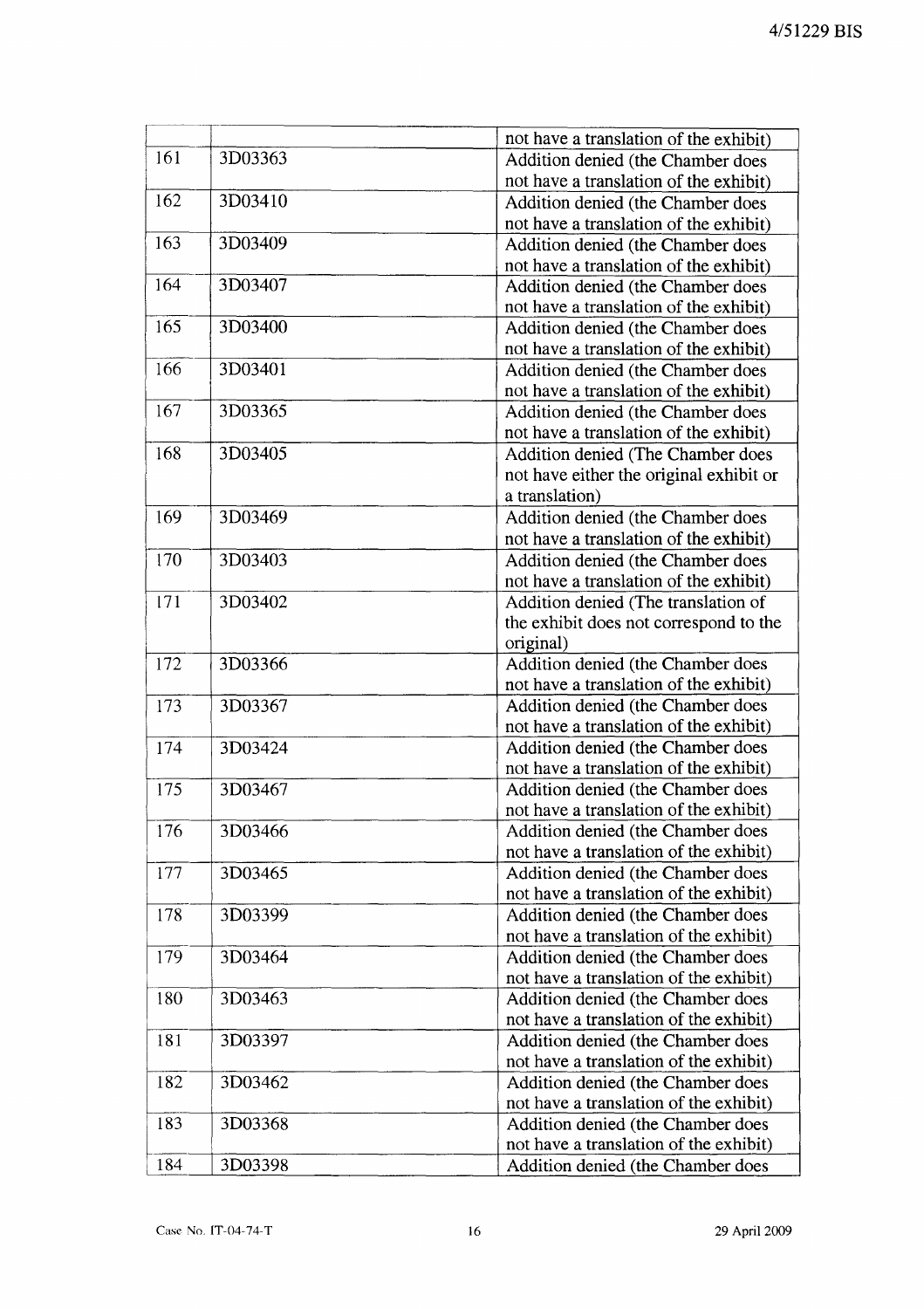|     |         | not have a translation of the exhibit)        |
|-----|---------|-----------------------------------------------|
| 185 | 3D03461 | Addition denied (the Chamber does             |
|     |         | not have a translation of the exhibit)        |
| 186 | 3D03396 | Addition denied (the Chamber does             |
|     |         | not have a translation of the exhibit)        |
| 187 | 3D03460 | Addition denied (the Chamber does             |
|     |         | not have a translation of the exhibit)        |
| 188 | 3D03421 | Addition denied (the Chamber does             |
|     |         | not have a translation of the exhibit)        |
| 189 | 3D03369 | Addition denied (the Chamber does             |
|     |         | not have a translation of the exhibit)        |
| 190 | 3D03420 | Addition denied (the Chamber does             |
|     |         | not have a translation of the exhibit)        |
| 191 | 3D03378 | Addition denied (the Chamber does             |
|     |         | not have a translation of the exhibit)        |
| 192 | 3D03511 | Addition denied (the Chamber is not           |
|     |         | convinced that <i>prima facie</i> the exhibit |
|     |         | has probative value and relevance)            |
| 193 | 3D03429 | Addition denied (the Chamber does             |
|     |         | not have a translation of the exhibit)        |
| 194 | 3D03370 | Addition denied (the Chamber does             |
|     |         | not have a translation of the exhibit)        |
| 195 | 3D03371 | Addition denied (the Chamber does             |
|     |         | not have a translation of the exhibit)        |
| 196 | 3D03372 | Addition denied (the Chamber does             |
|     |         | not have a translation of the exhibit)        |
| 197 | 3D03374 | Addition denied (the Chamber does             |
|     |         | not have a translation of the exhibit)        |
| 198 | 3D03375 | Addition denied (the Chamber does             |
|     |         | not have a translation of the exhibit)        |
| 199 | 3D03376 | Addition denied (the Chamber does             |
|     |         | not have a translation of the exhibit)        |
| 200 | 3D03377 | Addition denied (the Chamber does             |
|     |         | not have a translation of the exhibit)        |
| 201 | 3D03379 | Addition denied (the Chamber does             |
|     |         | not have a translation of the exhibit)        |
| 202 | 3D03380 | Addition denied (the Chamber does             |
|     |         | not have a translation of the exhibit)        |
| 203 | 3D03381 | Addition denied (the Chamber does             |
|     |         | not have a translation of the exhibit)        |
| 204 | 3D03382 | Addition denied (the Chamber does             |
|     |         | not have a translation of the exhibit)        |
| 205 | 3D03383 | Addition denied (the Chamber does             |
|     |         | not have a translation of the exhibit)        |
| 206 | 3D03384 | Addition denied (the Chamber does             |
|     |         | not have a translation of the exhibit)        |
| 207 | 3D03419 | Addition denied (the Chamber does             |
|     |         | not have a translation of the exhibit)        |
| 208 | 3D03385 | Addition denied (the Chamber does             |
|     |         | not have a translation of the exhibit)        |
|     |         |                                               |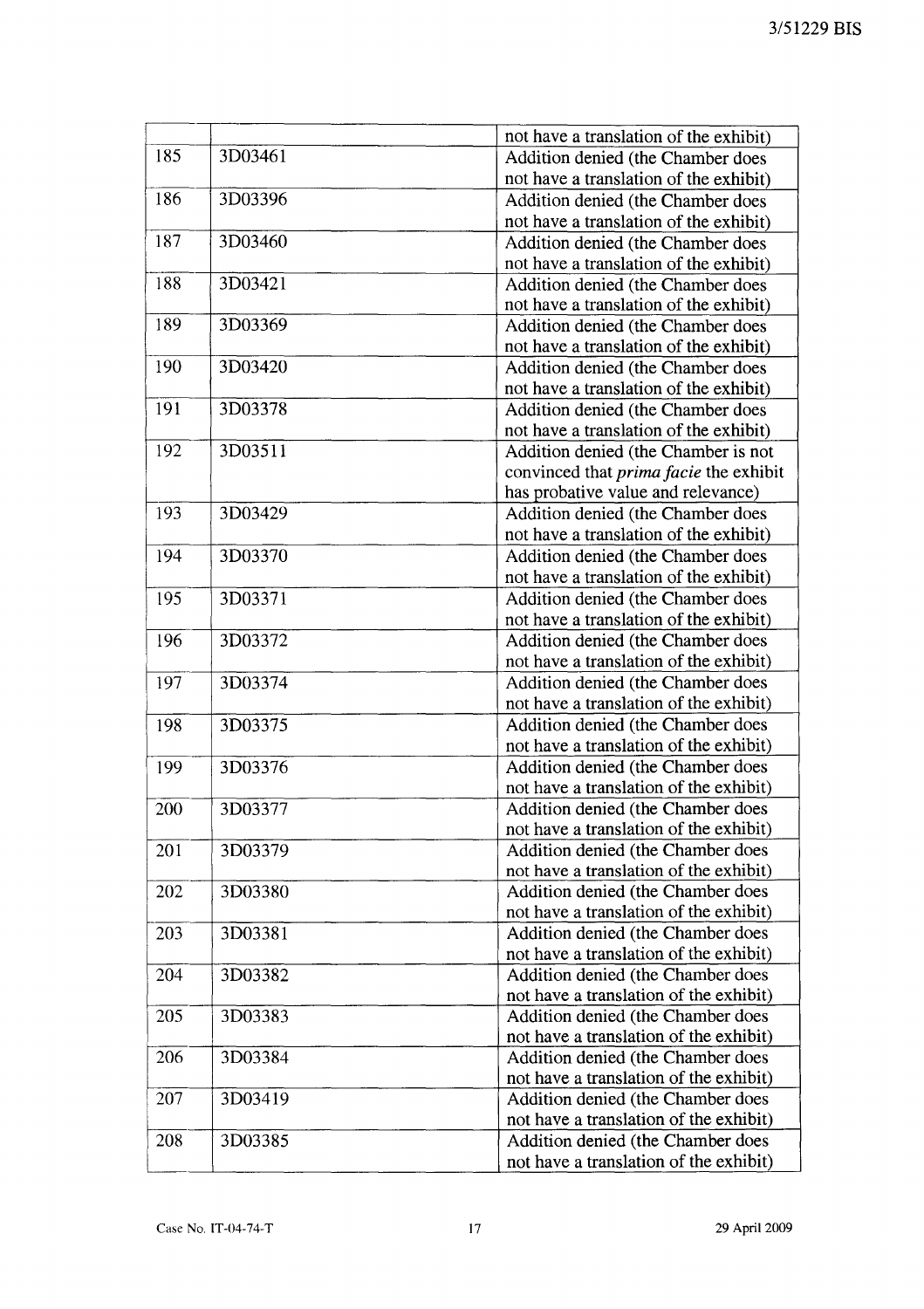| 209 | 3D03386 | Addition denied (the Chamber does             |
|-----|---------|-----------------------------------------------|
|     |         | not have a translation of the exhibit)        |
| 210 | 3D03388 | Addition denied (the Chamber does             |
|     |         | not have a translation of the exhibit)        |
| 211 | 3D03428 | Addition denied (the Chamber does             |
|     |         | not have a translation of the exhibit)        |
| 212 | 3D03387 | Addition denied (the Chamber does             |
|     |         | not have a translation of the exhibit)        |
| 213 | 3D03389 | Addition denied (the Chamber does             |
|     |         | not have a translation of the exhibit)        |
| 214 | 3D03431 | Addition denied (the Chamber does             |
|     |         | not have a translation of the exhibit)        |
| 215 | 3D03418 | Addition denied (the Chamber does             |
|     |         | not have a translation of the exhibit)        |
| 216 | 3D03427 | Addition denied (the Chamber does             |
|     |         | not have a translation of the exhibit)        |
| 217 | 3D03430 | Addition denied (the Chamber does             |
|     |         | not have a translation of the exhibit)        |
| 218 | 3D03425 | Addition denied (the Chamber does             |
|     |         | not have a translation of the exhibit)        |
| 219 | 3D03426 | Addition denied (the Chamber does             |
|     |         | not have a translation of the exhibit)        |
| 220 | 3D03516 | Addition denied (the Chamber does             |
|     |         | not have a translation of the exhibit)        |
| 221 | 3D0391  | Addition denied (The Chamber does             |
|     |         | not have either the original exhibit or       |
|     |         | a translation, the exhibit number is          |
|     |         | likely erroneous)                             |
| 222 | 3D03390 | Addition denied (the Chamber does             |
|     |         | not have a translation of the exhibit)        |
| 223 | 3D03423 | Addition denied (the Chamber is not           |
|     |         | convinced that <i>prima facie</i> the exhibit |
|     |         | has probative value and relevance)            |
| 224 | 3D03392 | Addition denied (the Chamber does             |
|     |         | not have a translation of the exhibit)        |
| 225 | 3D03422 | Addition denied (the Chamber does             |
|     |         | not have a translation of the exhibit)        |
| 226 | 3D03393 | Addition denied (the Chamber does             |
|     |         | not have a translation of the exhibit)        |
| 227 | 3D03515 | Addition denied (the Chamber does             |
|     |         | not have a translation of the exhibit)        |
| 228 | 3D03394 | Addition denied (the Chamber does             |
|     |         | not have a translation of the exhibit)        |
| 229 | 3D03483 | Addition denied (the Chamber does             |
|     |         | not have a translation of the exhibit)        |
| 230 | 3D03490 | Addition denied (the Chamber does             |
|     |         | not have a translation of the exhibit)        |